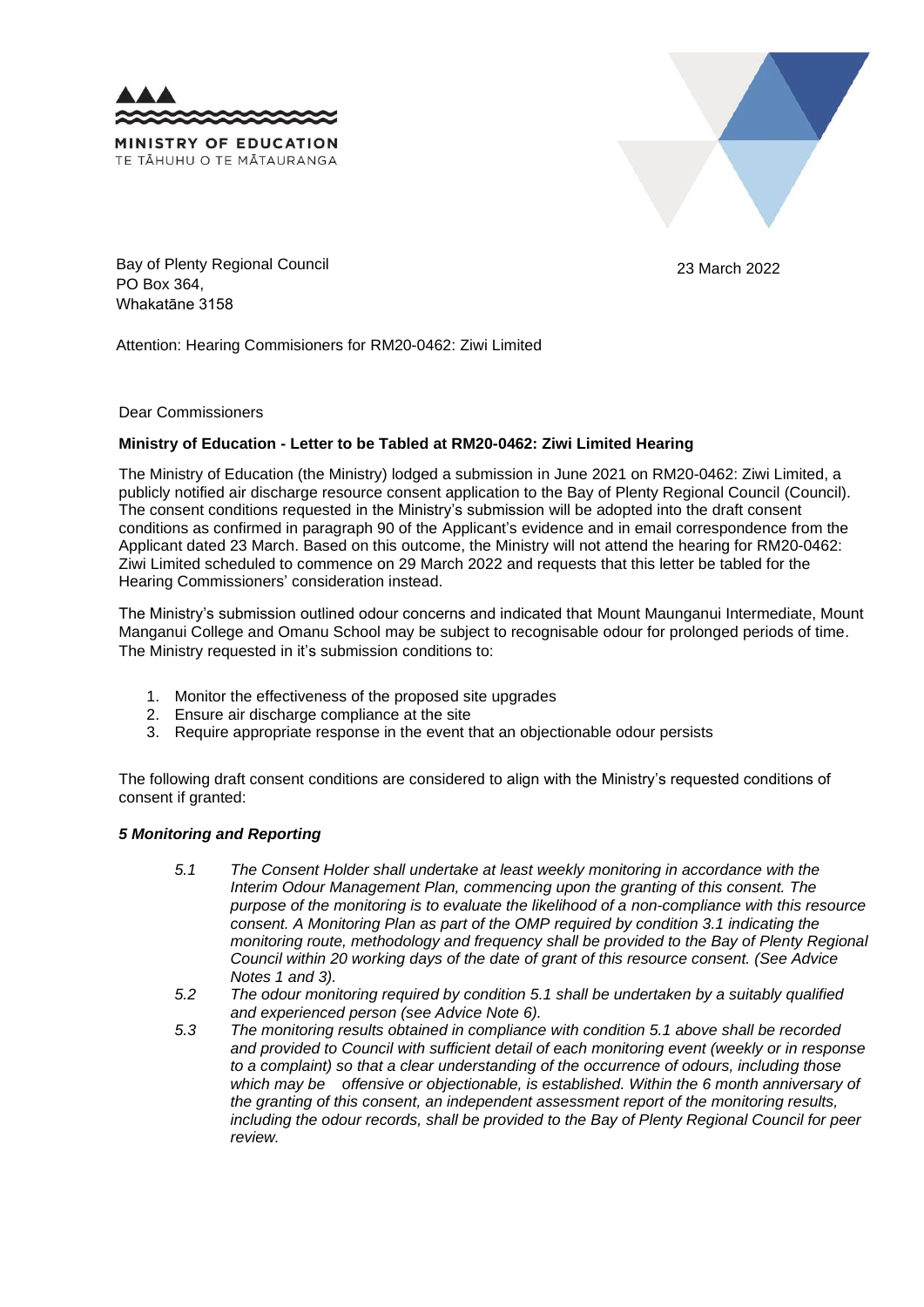



- *5.4 If the Bay of Plenty Regional Council peer review concludes that surrounding premises or residencies are being subjected to offensive or objectionable odours, then the consent may be reviewed in accordance with condition 7.1.*
- *5.5 Upon commencing operation of the ozone scrubber system in accordance with condition 3.1 and 4.2, the Consent Holder shall monitor the odour in the same manner as required by conditions 5.1, 5.2, 5.3 and 5.4 for the duration of this consent. If, in the opinion of the Bay of Plenty Regional Council, the operation of this odour mitigation equipment does not sufficiently mitigate the occurrence of offensive or objectionable odours beyond the site boundary, this resource consent may be reviewed under condition 7.1.*

## *3 Odour Management*

*3.1 Within twenty working days of the commencement of this resource consent the Consent Holder shall prepare an updated Odour Management Plan (OMP) and Ozone Control/Scrubber System Management Plan (OCSMP) and provide it to the Regional Council for certification. The OMP and OCSMP shall detail site procedures, measures for managing discharges to air, process controls and design, day-to-day operation of pet food manufacturing and the ozone odour/scrubber control system. The purpose of the OMP and OCSMP is to give effect to the objectives listed in condition 3.2.*

*The Regional Council's certification is limited to confirming that the OMP and OCSMP:*

- *1. Complies with all conditions under sections 3 and 4 and condition 6.1 of this resource consent;*
- *2. Adopts best practicable options for the management of odorous gases as identified in the consent application titled 'Application for Air Discharge Permit - Ziwi Limited, Tauranga', Prepared July 2020 by Golder Associates (NZ) Limited; and*
- *3. Ensure the optimization of the ozone scrubber system along with its management controls and monitoring.*
- *4. Contains provisions that are enforceable.*
- *3.2 The objectives of the OMP and OCSMP are to:*
	- *1. Ensure that on-site activities (manufacturing of pet food) achieve compliance with the conditions of this resource consent and avoid or minimise potential odour effects that occur beyond the site boundary, and*
	- *2. Remedy or mitigate the effects of any offensive or objectionable odours that occur at or beyond the site boundary; and*
	- *3. Implement best practicable option for odour control for this type of operation (being pet food manufacturing); and*
	- *4. Optimize the monitoring and odour removal performance of the ozone scrubber system; and*
	- *5. Ensure day-to-day running of the ozone scrubber system has processes in place to minimise both human and mechanical error.*

## *6 Complaints*

- *6.2 In the event of any odour complaints substantiated by a Bay of Plenty Regional Council staff member as being offensive or objectionable beyond the boundary of the pet food manufacturing facility site, the following action shall be taken:*
	- *1. Determination of the cause and/or source of the odour; and*